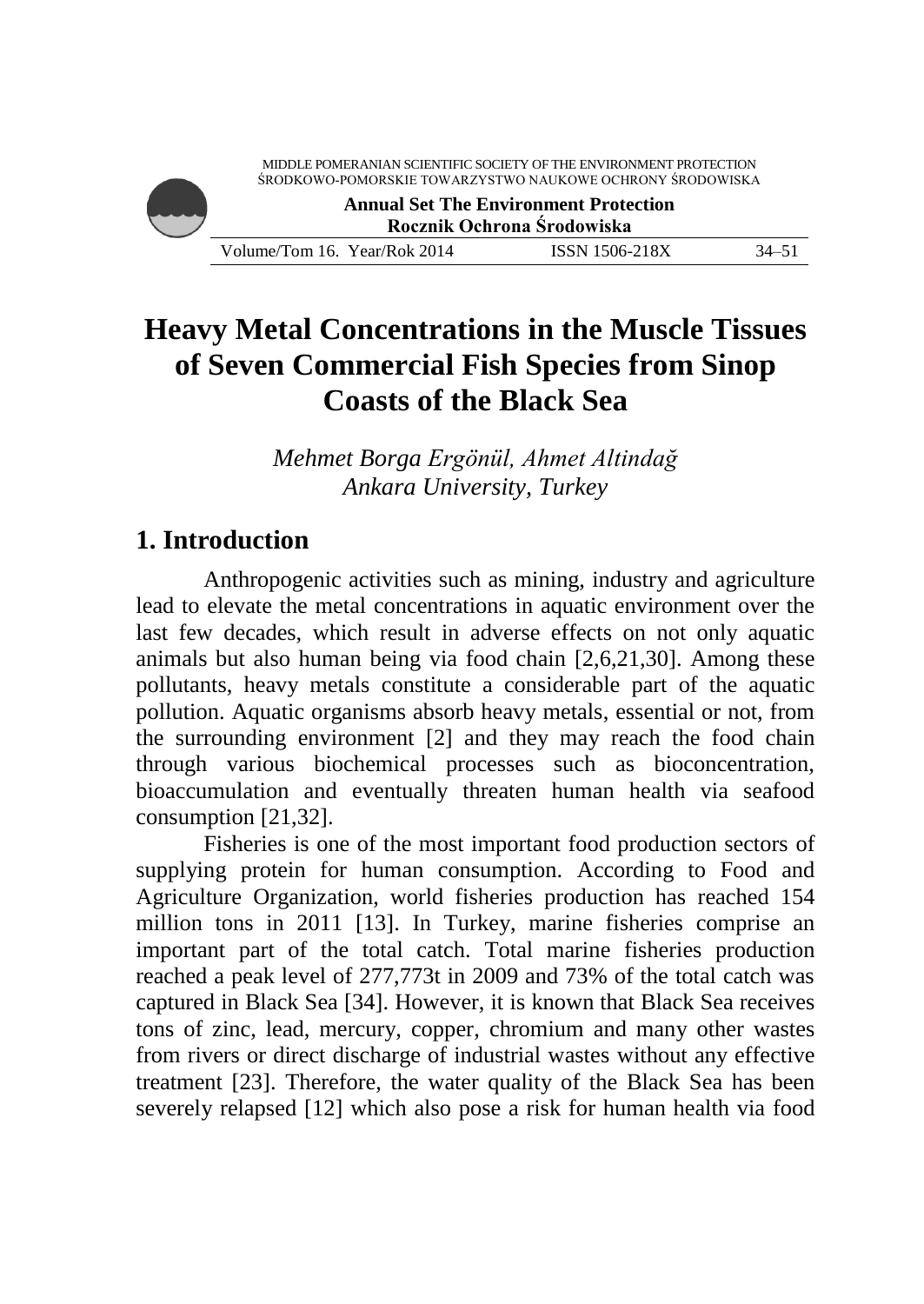chain. Therefore, monitoring the contents of trace metals in marine organisms inhabiting Black Sea, consumed as sea food, is an extremely important issue for human health.

In the present study, heavy metal levels in seven commercial fish species (Twaite shad *Alosa fallax nilotica*, European Anchovy *Engraulis encrasicolus*, Whiting *Merlangius merlangus euxinus*, Bluefish *Pomatomus saltator*, Atlantic Horse Mackerel *Trachurus trachurus*, Red Mullet *Mullus barbatus* and Turbot *Scophthalmus maximus*) from Sinop coasts of the Black Sea were investigated. The fish species chosen are commercially important and considered one of the most prominent sources of fisheries in Black Sea, Turkey [24] and were used for the determination of chromium (Cr), iron (Fe), copper (Cu), zinc (Zn), cadmium (Cd) and lead (Pb) contents in the muscle tissue. In addition, current findings from Sinop coasts were compared to recent data in the Black Sea, Turkey, thus creating a database for further studies.

### **2. Materials and research methods applied**

The Black Sea is a semi-closed sea with a maximum the depth of 2,200 m and it receives significant amount of freshwater from rivers. The salinity is very low due to the fact that the water loss by evaporation is less than the input of freshwater [28]. The most distinctive feature of the Black Sea is the presence of an anoxic layer below 150–200 m, due to the lack of water exchange [25].

Fish samples were collected at a depth of 15–25 m with the help of local fishermen from the coastal waters of Sinop, Turkey on November 2011. A total of randomly selected 12 to 20 fish from each of the seven species were collected within the 2 different stations (Fig. 1). The sampling stations chosen at localities characterised by intensive anthropogenic activities such as shipping. The average weight and length of the fish are summarized in Table 1. The physical and chemical properties of the water at each station were also recorded. The parameters included Secchi depth (m), temperature (°C), electrical conductivity (µS/cm), salinity ‰, total dissolved solids (mg/L), dissolved oxygen (mg/L) and pH, which were measured using a Secchi disk and a YSI 6600-V2 Sonde, respectively.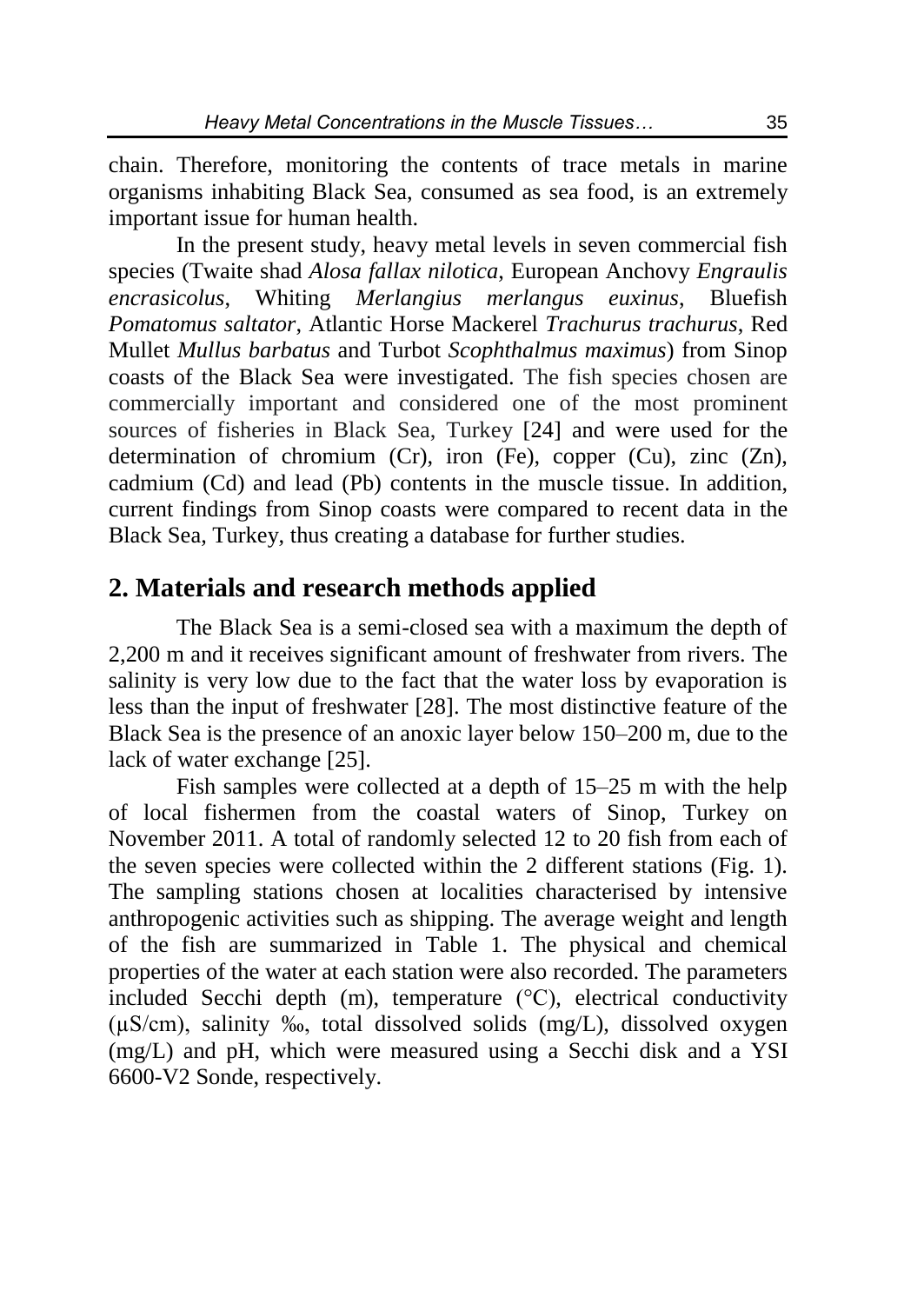

**Fig. 1.** Study area and sampling stations **Rys. 1.** Obszar badań i miejsca pobierania próbek

| <b>Fish species</b> | N  | Length (cm)     | Weight $(g)$     |
|---------------------|----|-----------------|------------------|
| A. f. nilotica      | 16 | $20.8 \pm 4.9$  | $190.2 \pm 16.7$ |
| E. encrasicolus     | 20 | $14.6 \pm 2.5$  | $17.8 \pm 4.7$   |
| M. m. euxinus       | 20 | $19.7 \pm 5.8$  | $65.4 \pm 12.3$  |
| P. saltator         | 18 | $19.6 \pm 5.7$  | $90.2 \pm 13.5$  |
| T. trachurus        | 20 | $15.6 \pm 3.4$  | $48.9 \pm 8.5$   |
| M. barbatus         | 20 | $14.9 \pm 4.6$  | $54.4 \pm 7.9$   |
| S. maximus          | 12 | $32.6 \pm 10.9$ | $604.7 \pm 41.6$ |

**Table 1.** Mean length and weight of the fish used in this study **Tabela 1.** Średnia długość i waga badanych ryb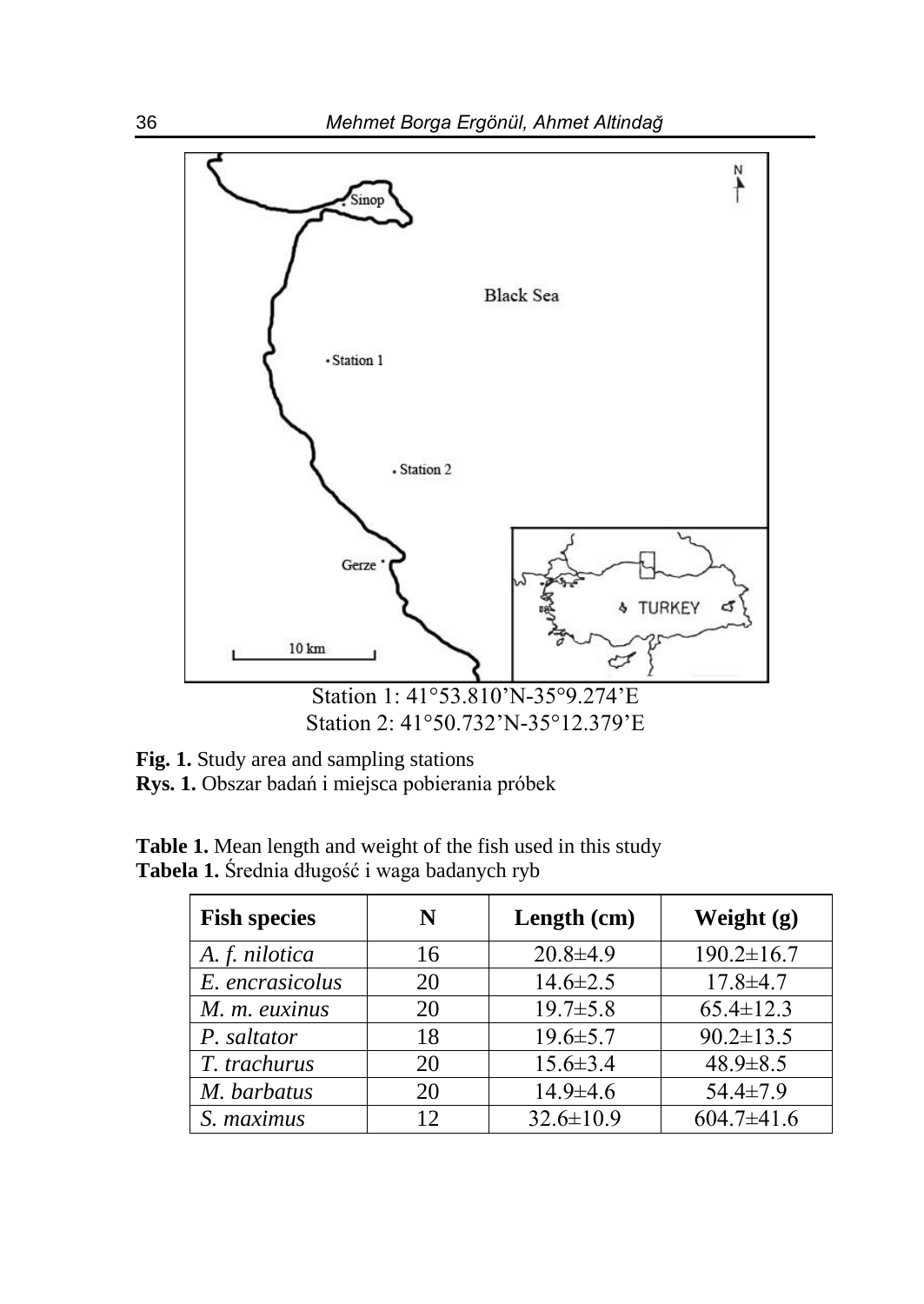Fish were rinsed in clean sea water and then placed in plastic bags and transferred to the laboratory on ice and kept frozen at -20*°*C until their analysis. Five grams of muscle tissue prepared separately from each fish and were placed in petri dishes and oven dried for 24 h at 105°C. Microwave digestion method was performed to digest samples which involved a mixture of 0.5 g dried fish muscle tissue,  $8 \text{ ml HNO}_3$  and  $2 \text{ ml}$  $H<sub>2</sub>O<sub>2</sub>$  in digestion vessels (Berghof Speedwave MWS Four, Germany) and the samples were analyzed in 3 replicates by using Inductively Coupled Plasma Mass Spectrometer (ICP-MS) (Agilent 7500a). All the reagents were of analytical grade and all laboratory glassware were soaked in  $10\%$  HNO<sub>3</sub> and rinsed with bidistilled water prior to use.

Statistical analysis of data was carried out using SPSS (version 9.0) statistical package program. All results were expressed as mean $\pm$ standard deviation ( $\mu$ g/g) of three parallel measurements. One-Way ANOVA and Duncan's post hoc analysis were performed to test the significance of the difference of heavy metal contents among fish species. Results were considered to be significant where *P<0.05*.

## **3. Results**

The mean variations in Secchi depth  $(m)$ , temperature  $(^{\circ}C)$ , electrical conductivity ( $\mu$ S/cm), salinity ‰, total dissolved solids (mg/L), dissolved oxygen (mg/L) and pH were as follows; Secchi depth ranged from 8.5 to 9.2 m, temperature from 15.7 to 17.1  $\degree$ C, electrical conductivity from 17982 to 22749 µS/cm, salinity from 16.58 to 17.17 ‰, total dissolved solids from 16.22 to 17.96 mg/L, dissolved oxygen from 6.07 to 6.64 mg/L and pH from 8.02 to 8.23.

Mean concentrations and standard deviations for Cr, Fe, Cu, Zn, Cd and Pb in the muscle tissues of fish collected from Sinop coasts in the Black Sea are shown in Table 2 a–f. The heavy metal levels in the muscle tissues of fish in decreasing order were:

Fe>Zn>Cu>Pb>Cr>Cd for *A. f. nilotica*, Fe>Zn>Cu>Cr>Pb>Cd for *E. encrasicolus*, Fe>Zn>Cu>Pb>Cr>Cd for *M.m. euxinus*, Fe>Zn>Cu>Cr>Pb>Cd for *P. saltator*, Fe>Zn>Cu>Cr>Pb>Cd for *T. trachurus*, Fe>Zn>Cu>Pb>Cr>Cd for *M. barbatus*, Fe>Zn>Cr>Cu>Pb>Cd for *S. maximus*.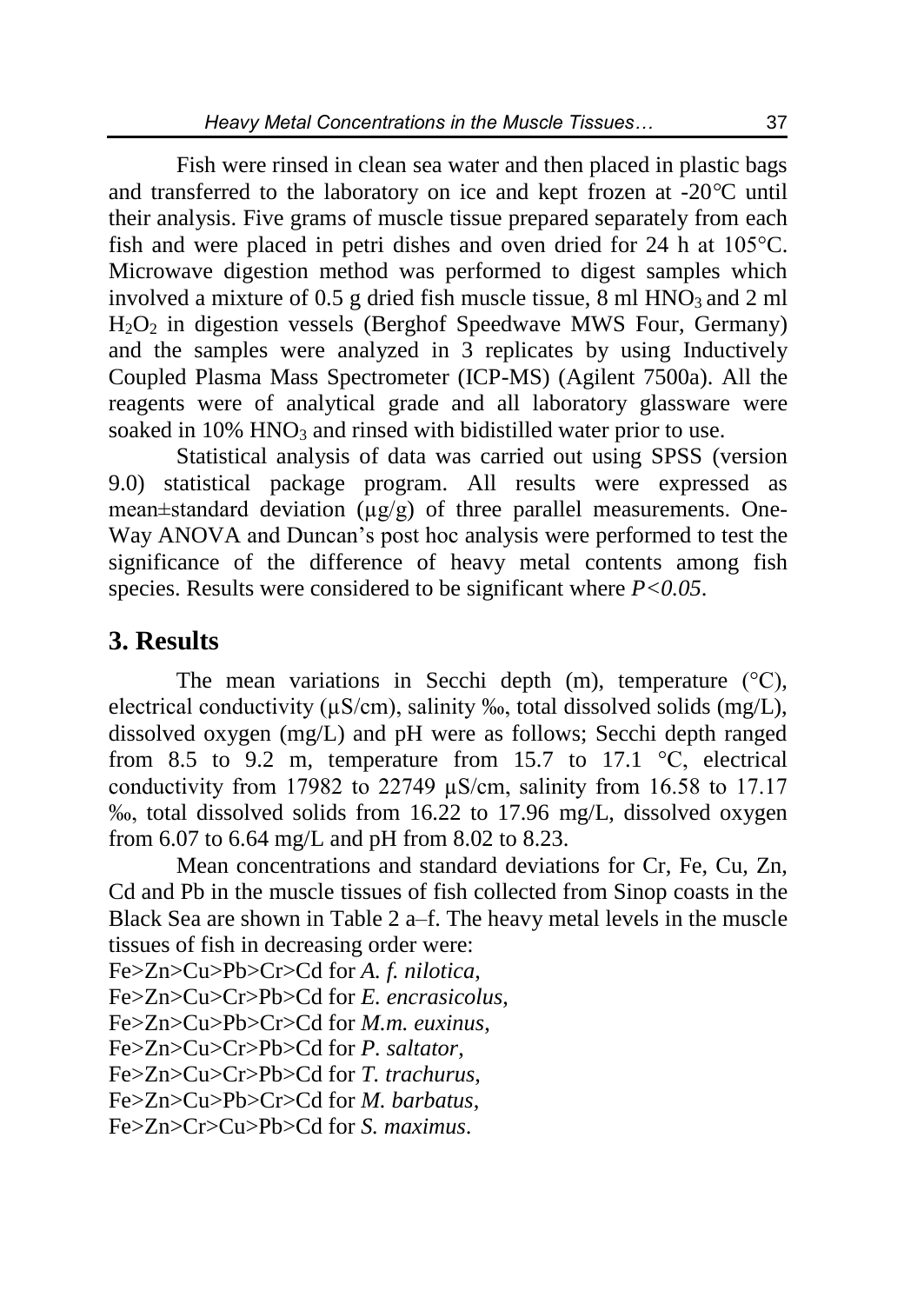**Table 2 a.** Heavy metal levels in the muscles tissues of fish and comparision of recent data: a (Chromium); b (Iron); c (Copper); d (Zinc); e (Cadmium); f (Lead)

**Tabela 2 a.** Poziom metali ciężkich w tkankach mięśniowych ryb i porównanie ich z aktualnymi danymi: a (chrom); b (żelazo); c (miedź); d (cynk); e (kadm); f (ołów)

|                 |                              | <b>References</b> |                          |                          |                          |                          |      |      |  |  |  |
|-----------------|------------------------------|-------------------|--------------------------|--------------------------|--------------------------|--------------------------|------|------|--|--|--|
| Chromium (Cr)   | <b>Present study</b>         | I                 | $\mathbf{I}$             | Ш                        | IV                       | V                        | VI   | VII  |  |  |  |
| A. f. nilotica  | $0.57 \pm 0.12^b$            |                   |                          | ۰                        | $\overline{\phantom{0}}$ | $\overline{\phantom{0}}$ |      |      |  |  |  |
| E. encrasicolus | $0.87 \pm 0.31$ <sup>a</sup> | 1,98              | $\blacksquare$           | 0.15                     | $\blacksquare$           | 0.074                    | 1.12 |      |  |  |  |
| M. m. euxinus   | $0.63 \pm 0.16^b$            | 0.97              | 0.19                     | ۰                        | $\sim$                   | 0.144                    | 0.86 | 0.82 |  |  |  |
| P. saltator     | $0.63 \pm 0.18^b$            | 1.92              | ۰                        | $\overline{\phantom{a}}$ | 0,18                     | $\blacksquare$           | 0.82 |      |  |  |  |
| T. trachurus    | $0.66 \pm 0.19^b$            | 0.95              | $\overline{\phantom{a}}$ | $\overline{\phantom{0}}$ | $\overline{\phantom{a}}$ | $\overline{\phantom{a}}$ | 1.74 | 0.95 |  |  |  |
| M. barbatus     | $0.62 \pm 0.16^b$            | 1.63              | 0.15                     | ۰                        | $\overline{\phantom{a}}$ | 1.055                    | 1.35 | 0.99 |  |  |  |
| S. maximus      | $1.24 \pm 0.38$ <sup>c</sup> |                   |                          |                          | ۰                        | $\overline{\phantom{a}}$ | 1.20 |      |  |  |  |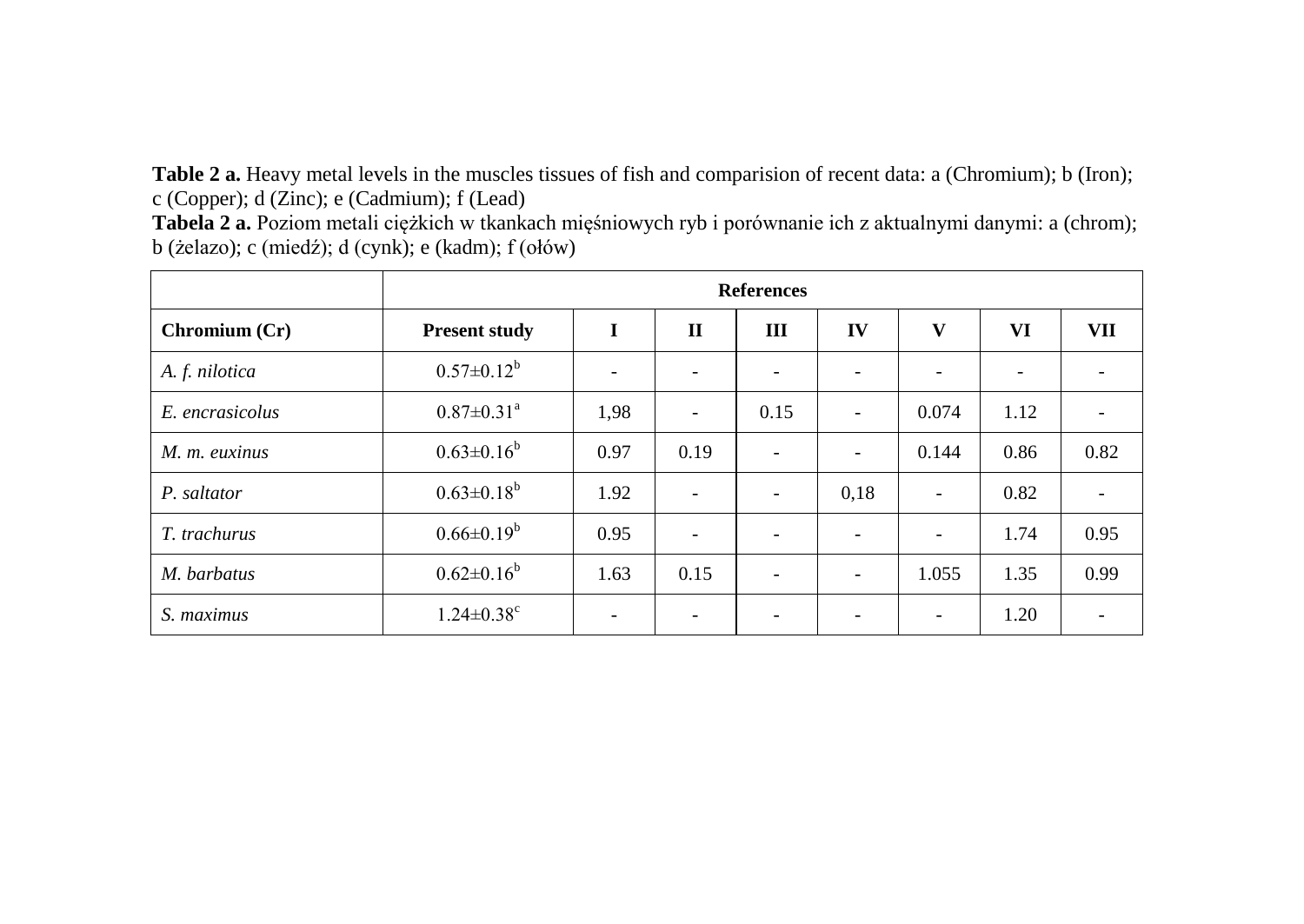#### **Table 2 b**. **Tabela 2 b**.

|                  |                                 | <b>References</b>        |                          |                          |                          |                          |       |                          |                          |                          |                          |                           |       |
|------------------|---------------------------------|--------------------------|--------------------------|--------------------------|--------------------------|--------------------------|-------|--------------------------|--------------------------|--------------------------|--------------------------|---------------------------|-------|
| <b>Iron</b> (Fe) | <b>Present study</b>            | I                        | $\mathbf{I}$             | III                      | IV                       | V                        | VI    | <b>VII</b>               | <b>VIII</b>              | $\mathbf{IX}$            | $\mathbf X$              | $\mathbf{X} \mathbf{I}^*$ | XII   |
| A. f. nilotica   | $49.66 \pm 13.75$ <sup>c</sup>  | $\overline{\phantom{a}}$ | $\overline{\phantom{0}}$ |                          |                          |                          |       |                          |                          | $\overline{\phantom{a}}$ | 16.08                    | $\overline{\phantom{a}}$  | 33.78 |
| E. encrasicolus  | $110.86 \pm 21.66^a$            | 95.6                     | $\overline{\phantom{a}}$ | 35.7                     | $\overline{\phantom{a}}$ | 18.08                    | 75.7  | $\overline{\phantom{a}}$ | 4.87                     | $\overline{\phantom{a}}$ | 10.45                    | $\overline{\phantom{a}}$  | 26.06 |
| M. m. euxinus    | $62.80 \pm 19.61^{\mathrm{b}}$  | 104.0                    | 81.9                     | -                        | $\overline{\phantom{a}}$ | 4.48                     | 98.1  | 27.7                     | 9.04                     | $\overline{\phantom{a}}$ | $\overline{\phantom{a}}$ | 57.2                      | 28.84 |
| P. saltator      | $43.86 \pm 10.16$ <sup>bc</sup> | 68.6                     | $\qquad \qquad -$        | $\overline{\phantom{0}}$ | 40.3                     | $\overline{\phantom{a}}$ | 110.0 | $\overline{\phantom{a}}$ | $\overline{\phantom{a}}$ | 21.0                     | $\overline{\phantom{a}}$ | 421.3                     | 23.81 |
| T. trachurus     | $48.81 \pm 8.36$ <sup>c</sup>   | 74.3                     | ٠                        |                          | ٠                        | $\overline{\phantom{a}}$ | 145.0 | 36.4                     | 4.28                     | $\overline{\phantom{a}}$ | 32.40                    | $\overline{\phantom{a}}$  | 21.17 |
| M. barbatus      | $34.34 \pm 13.12^d$             | 163.0                    | 21.8                     | $\overline{\phantom{0}}$ | $\overline{\phantom{a}}$ | 21.27                    | 53.2  | 41.4                     | 4.18                     | $\overline{\phantom{a}}$ | $\overline{\phantom{a}}$ | 74.3                      | 29.17 |
| S. maximus       | $48.60 \pm 9.06$ <sup>c</sup>   |                          |                          |                          |                          |                          | 36.2  | $\overline{\phantom{a}}$ |                          |                          | $\qquad \qquad$          | 113.3                     | 21.72 |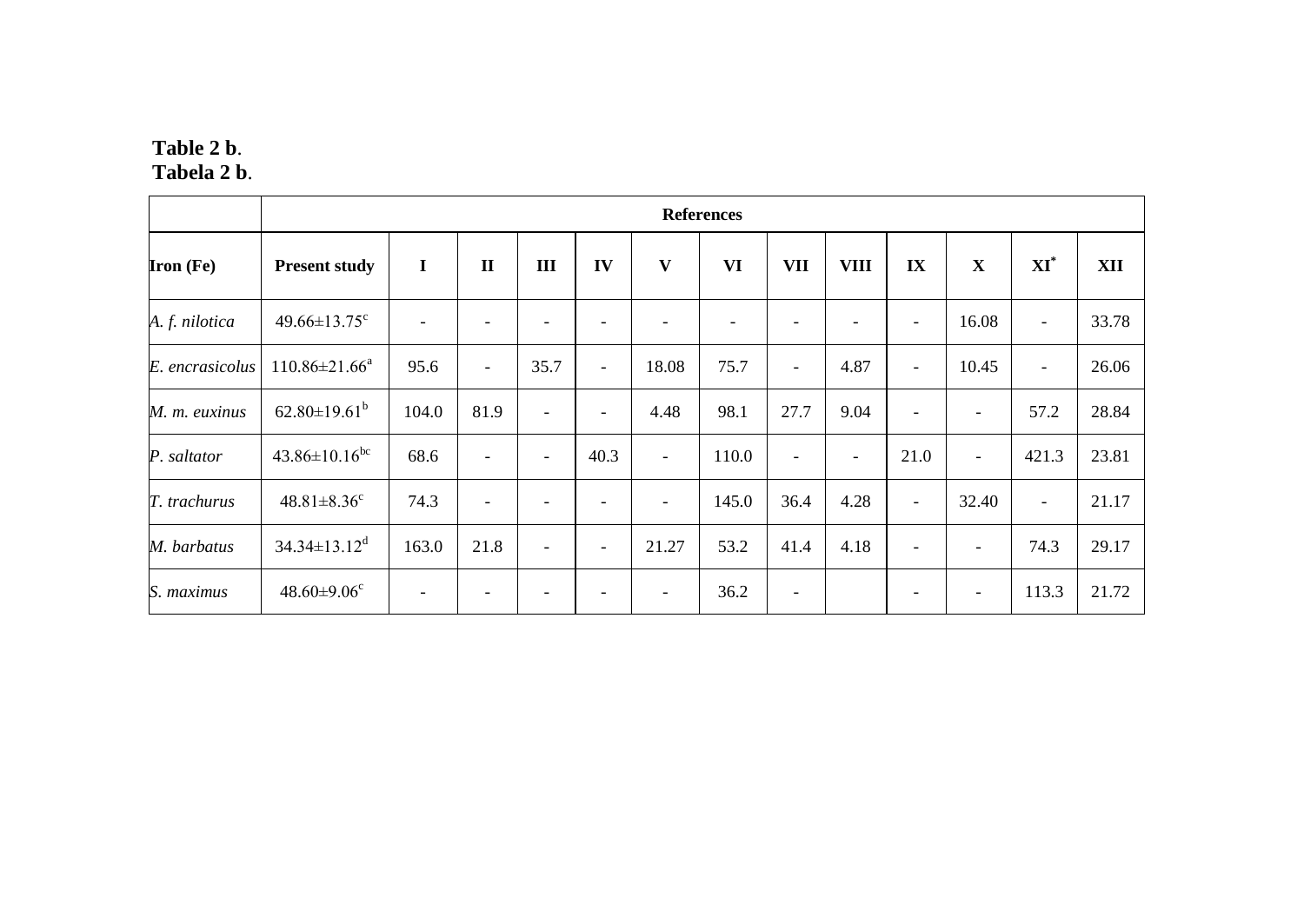#### **Table 2 c**. **Tabela 2 c**.

|                 |                               | <b>References</b>        |                          |                          |                          |      |                          |                              |                          |                          |                          |      |                          |                  |
|-----------------|-------------------------------|--------------------------|--------------------------|--------------------------|--------------------------|------|--------------------------|------------------------------|--------------------------|--------------------------|--------------------------|------|--------------------------|------------------|
| Copper (Cu)     | <b>Present</b><br>study       | $\mathbf I$              | $\mathbf{I}$             | III                      | IV                       | VI   | <b>VII</b>               | <b>VIII</b>                  | IX                       | $\mathbf X$              | $XI^*$                   | XII  | <b>XIII</b>              | <b>XIV</b>       |
| A. f. nilotica  | $1.99 \pm 0.58$ <sup>c</sup>  | $\overline{\phantom{a}}$ |                          |                          |                          |      |                          | ۰                            | $\overline{\phantom{a}}$ | 2.93                     |                          |      |                          |                  |
| E. encrasicolus | $4.76 \pm 1.37^{\text{a}}$    | 0.95                     | $\overline{\phantom{a}}$ | 1.12                     | $\overline{\phantom{a}}$ | 1.96 | $\sim$                   | 0.69                         | $\overline{\phantom{a}}$ | 1.96                     | $\blacksquare$           | 2.73 | $\overline{\phantom{a}}$ |                  |
| M. m. euxinus   | $1.20 \pm 0.31$ <sup>bc</sup> | 1.25                     | 2.90                     | $\overline{\phantom{a}}$ | $\overline{\phantom{a}}$ | 1.32 | 1,8                      | 0.88                         | $\overline{\phantom{a}}$ | $\overline{\phantom{a}}$ | 18.54                    | 3.72 | 0.12                     | $0.91 -$<br>8.95 |
| P. saltator     | $1.67 \pm 0.61$ <sup>c</sup>  | 1.83                     | $\overline{\phantom{a}}$ | $\overline{\phantom{a}}$ | 2,97                     | 2.78 | $\overline{\phantom{a}}$ | $\overline{\phantom{a}}$     | 0.58                     | $\overline{\phantom{a}}$ | 35.6                     | 2.86 | $\overline{\phantom{a}}$ |                  |
| T. trachurus    | $1.39 \pm 0.43$ <sup>bc</sup> | 0.95                     | $\overline{\phantom{a}}$ | $\overline{\phantom{a}}$ | $\overline{\phantom{a}}$ | 0.65 | 2,4                      | 0.79                         | $\overline{\phantom{a}}$ | 1.55                     | $\overline{\phantom{a}}$ | 1.79 | $\overline{\phantom{a}}$ |                  |
| M. barbatus     | $0.95 \pm 0.41^b$             | 0.98                     | 0.87                     | $\overline{\phantom{a}}$ | $\overline{\phantom{a}}$ | 0.96 | 1,4                      | 0.76                         | $\overline{\phantom{a}}$ | $\overline{\phantom{a}}$ | 26.98                    | 3.14 | $\overline{\phantom{a}}$ | $0.38 -$<br>2.71 |
| S. maximus      | $0.75 \pm 0.25^b$             | $\overline{\phantom{a}}$ |                          |                          | $\overline{\phantom{a}}$ | 0.75 | ٠                        | $\qquad \qquad \blacksquare$ | -                        | $\overline{\phantom{a}}$ | 26.14                    | 2.13 |                          |                  |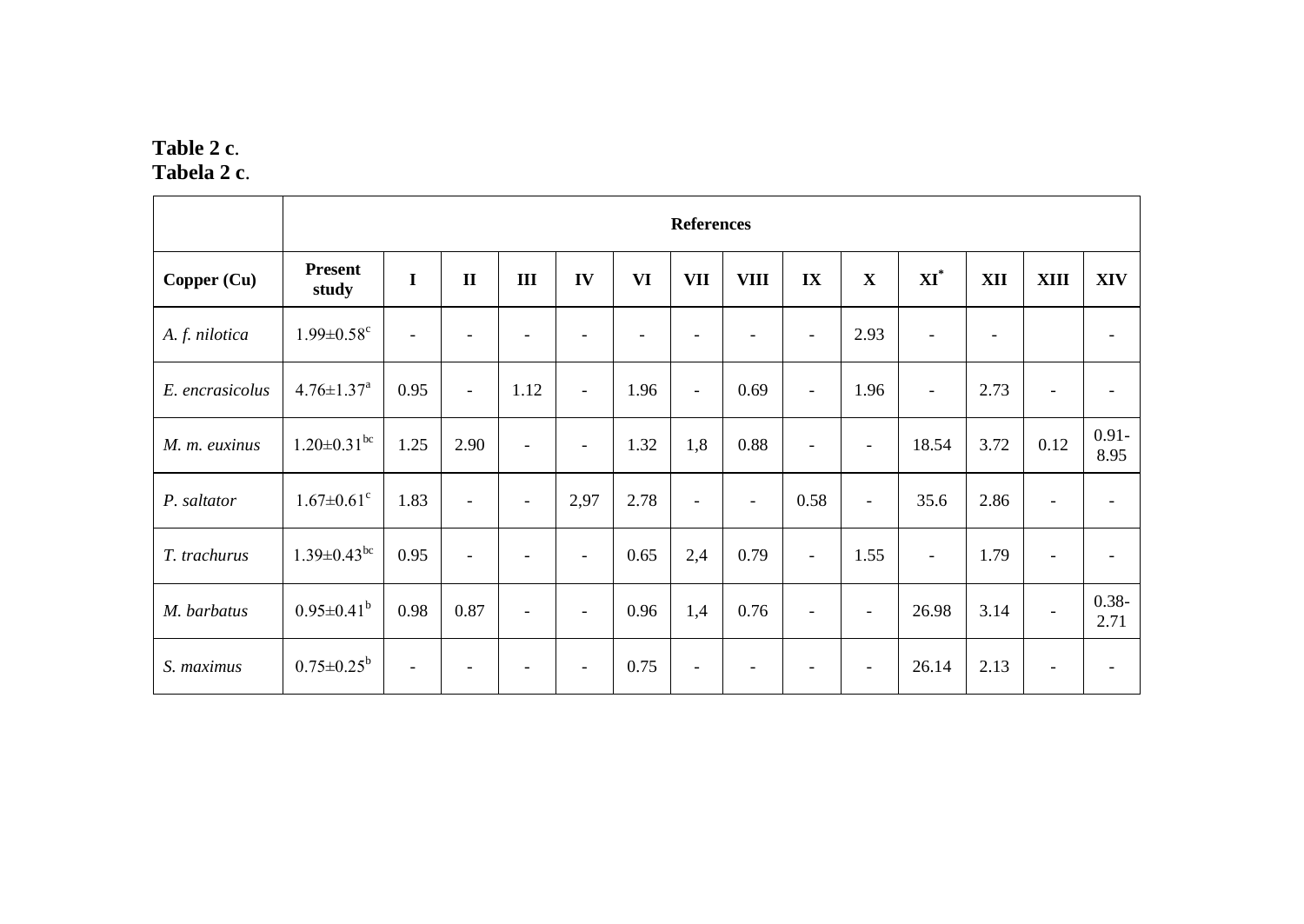#### **Table 2 d**. **Tabela 2 d**.

|                          | <b>References</b>             |                          |                          |                          |                          |                          |      |                          |                          |                          |                          |                          |       |                          |
|--------------------------|-------------------------------|--------------------------|--------------------------|--------------------------|--------------------------|--------------------------|------|--------------------------|--------------------------|--------------------------|--------------------------|--------------------------|-------|--------------------------|
| $\text{Zinc}(\text{Zn})$ | <b>Present</b><br>study       | $\mathbf I$              | $\mathbf{I}$             | Ш                        | IV                       | V                        | VI   | <b>VII</b>               | <b>VIII</b>              | $\mathbf{IX}$            | $\mathbf X$              | $\bold{X}\bold{I}^*$     | XII   | <b>XIV</b>               |
| A. f. nilotica           | $15.79 \pm 2.64^b$            |                          |                          |                          |                          |                          |      |                          |                          | $\overline{\phantom{a}}$ | 20.41                    | $\overline{\phantom{0}}$ |       |                          |
| E. encrasicolus          | 72.46±17.77<br>a              | 40.2                     | $\overline{\phantom{a}}$ | 10.6                     | $\overline{\phantom{a}}$ | 25.41                    | 38.8 | $\overline{\phantom{a}}$ | 3.55                     | $\overline{\phantom{a}}$ | 18.85                    | $\overline{\phantom{a}}$ | 26.25 | $\overline{\phantom{a}}$ |
| M. m. euxinus            | $16.34 \pm 3.83^b$            | 48.6                     | 12.9                     | $\overline{\phantom{a}}$ | $\overline{\phantom{a}}$ | 6.02                     | 65.4 | 27.7                     | 4.36                     | $\blacksquare$           | $\overline{\phantom{a}}$ | 38.47                    | 31.34 | 8.86-<br>163.2           |
| P. saltator              | $17.62 \pm 3.51^{\mathrm{b}}$ | 35.4                     | $\overline{\phantom{a}}$ | $\overline{\phantom{a}}$ | 15.9                     | $\overline{\phantom{a}}$ | 93.4 | $\blacksquare$           | $\overline{\phantom{a}}$ | 9.40                     | $\overline{\phantom{a}}$ | 82.2                     | 25.51 | $\overline{\phantom{a}}$ |
| T. trachurus             | $17.35 \pm 3.36^b$            | 37.4                     | $\overline{\phantom{a}}$ |                          |                          | $\overline{\phantom{a}}$ | 52.7 | 25.7                     | 3.28                     | $\overline{\phantom{a}}$ | 11.41                    | $\overline{\phantom{a}}$ | 27.70 |                          |
| M. barbatus              | $17.15 \pm 3.78$ <sup>b</sup> | 106.0                    | 10.5                     | $\overline{\phantom{a}}$ | $\overline{\phantom{a}}$ | 7.57                     | 75.5 | 17.8                     | 2.42                     | $\overline{\phantom{a}}$ | $\overline{\phantom{a}}$ | 29.79                    | 23.71 | $1.42 -$<br>63.29        |
| S. maximus               | $21.40 \pm 5.38^b$            | $\overline{\phantom{a}}$ | $\overline{\phantom{a}}$ | $\overline{\phantom{a}}$ | $\overline{\phantom{a}}$ | $\overline{\phantom{a}}$ | 45.2 | $\overline{\phantom{a}}$ |                          | $\overline{\phantom{a}}$ | $\overline{\phantom{a}}$ | 170.5                    | 24.83 | $\overline{\phantom{a}}$ |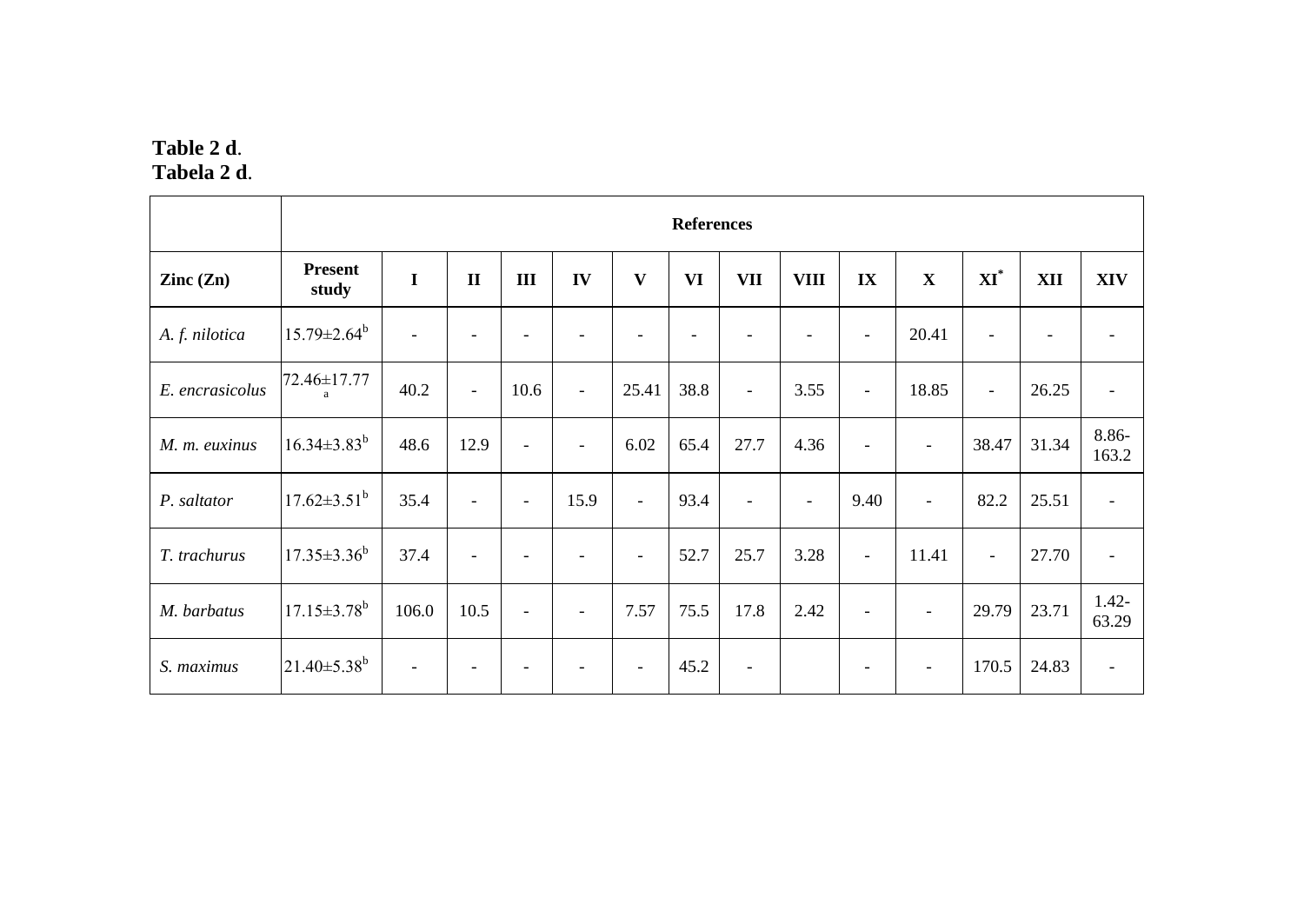#### **Table 2 e**. **Tabela 2 e**.

| Cadmium<br>(Cd) | <b>Present study</b>           | $\bf{I}$                 | $\mathbf{I}$             | III                      | IV                           | V                        | VI   | <b>VII</b>               | <b>VIII</b>              | IX                       | $\mathbf X$              | $\bold{XI}^*$            | XII                      | XV     |
|-----------------|--------------------------------|--------------------------|--------------------------|--------------------------|------------------------------|--------------------------|------|--------------------------|--------------------------|--------------------------|--------------------------|--------------------------|--------------------------|--------|
| A. f. nilotica  | $0.071 \pm 0.035$ <sup>c</sup> | $\overline{\phantom{a}}$ |                          |                          |                              |                          |      |                          | $\overline{\phantom{0}}$ | $\overline{\phantom{a}}$ | 0.35                     | $\overline{\phantom{a}}$ | $\overline{\phantom{a}}$ |        |
| E. encrasicolus | $0.037 \pm 0.013^{ab}$         | 0.65                     | $\overline{\phantom{a}}$ | 0.02                     | $\overline{\phantom{a}}$     | 0.124                    | 0.27 | $\overline{\phantom{a}}$ | 0.025                    | $\overline{\phantom{a}}$ | 0.18                     | $\overline{\phantom{a}}$ | 0.035                    |        |
| M. m. euxinus   | $0.027\pm0.012$ ab             | 0.55                     | 0.04                     | $\overline{\phantom{a}}$ | $\overline{\phantom{a}}$     | 0.192                    | 0.21 | 0.18                     | 0.025                    | $\overline{\phantom{a}}$ | $\overline{\phantom{a}}$ | 0.355                    | 0.002                    | < 0.02 |
| P. saltator     | $0.045 \pm 0.014^b$            | 0.60                     | $\overline{\phantom{a}}$ | $\overline{\phantom{a}}$ | 0.03                         | $\overline{\phantom{a}}$ | 0.23 | $\overline{\phantom{a}}$ | $\overline{\phantom{a}}$ | 0.05                     | $\overline{\phantom{a}}$ | 0.343                    | 0.025                    |        |
| T. trachurus    | $0.033 \pm 0.017^{ab}$         | 0.50                     |                          |                          | $\qquad \qquad \blacksquare$ |                          | 0.32 | 0.22                     | 0.028                    | $\overline{\phantom{a}}$ | 0.48                     | $\overline{\phantom{a}}$ | 0.012                    |        |
| M. barbatus     | $0.035 \pm 0.018^{ab}$         | 0.45                     | 0.03                     | $\blacksquare$           | $\overline{\phantom{a}}$     | 0.208                    | 0.17 | 0.23                     | 0.023                    | $\overline{\phantom{a}}$ |                          | 0.227                    | 0.020                    | < 0.02 |
| S. maximus      | $0.021 \pm 0.005^{\text{a}}$   |                          |                          |                          |                              | $\overline{\phantom{a}}$ | 0.10 | $\overline{\phantom{a}}$ |                          | $\overline{\phantom{a}}$ | $\overline{\phantom{a}}$ | 0.272                    | 0.022                    |        |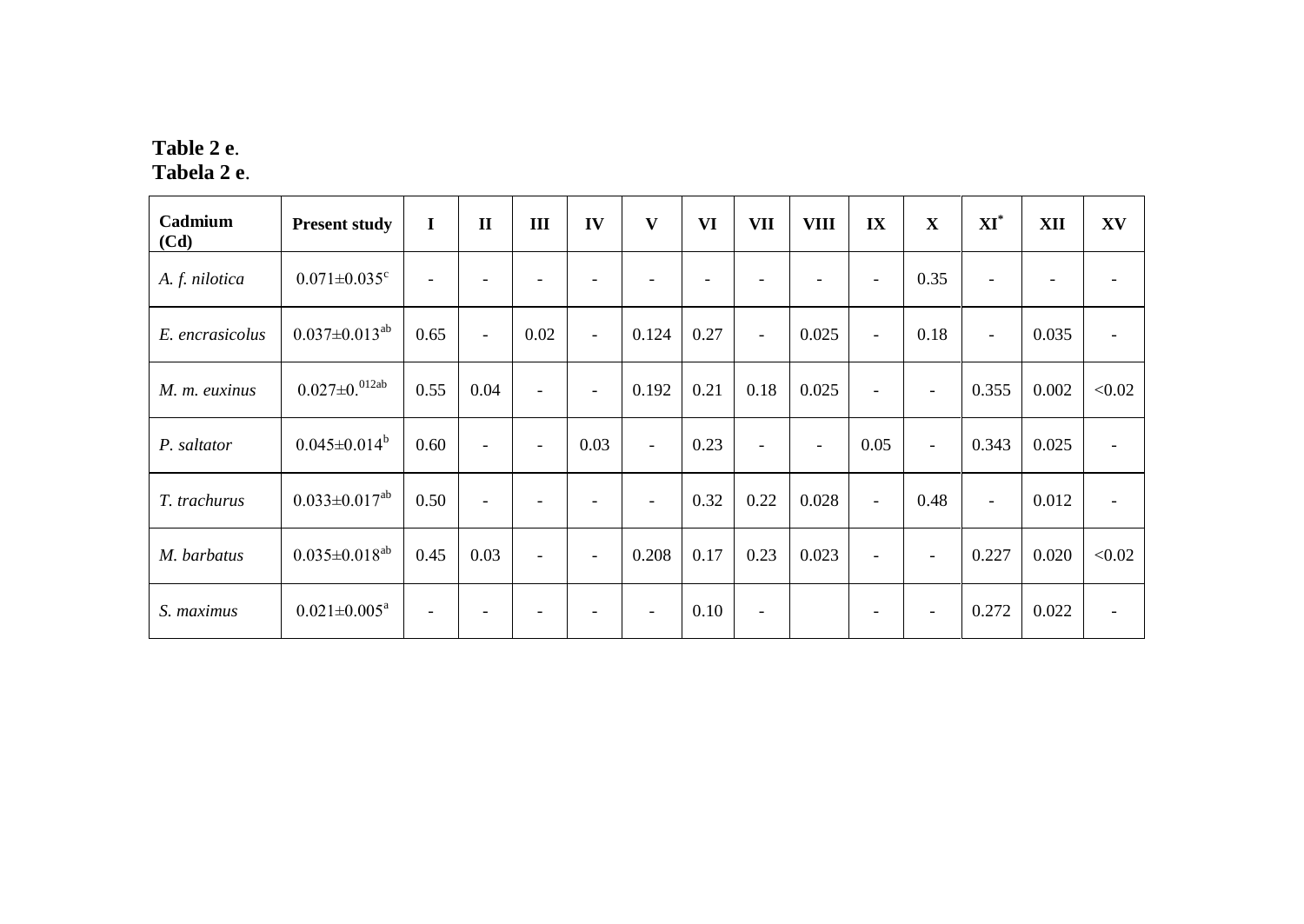#### **Table 2 f**. **Tabela 2 f**.

|                 |                              | <b>References</b>        |                          |                          |                          |                          |      |                          |                          |                          |                          |                          |                          |
|-----------------|------------------------------|--------------------------|--------------------------|--------------------------|--------------------------|--------------------------|------|--------------------------|--------------------------|--------------------------|--------------------------|--------------------------|--------------------------|
| Lead (Pb)       | <b>Present</b><br>study      | $\mathbf I$              | $\mathbf{I}$             | $\rm III$                | ${\bf IV}$               | $\mathbf{V}$             | VI   | <b>VII</b>               | <b>VIII</b>              | IX                       | $\mathbf X$              | $\bold{X}\bold{I}^*$     | <b>XIII</b>              |
| A. f. nilotica  | $0.68 \pm 0.31^b$            | $\overline{\phantom{a}}$ | $\overline{\phantom{a}}$ | $\overline{\phantom{a}}$ |                          |                          | ۰    | $\overline{\phantom{a}}$ | $\overline{\phantom{a}}$ | $\overline{\phantom{a}}$ | 0.52                     | $\blacksquare$           |                          |
| E. encrasicolus | $0.41 \pm 0.13^{\text{a}}$   | 0.33                     | $\overline{\phantom{a}}$ | 0.27                     | $\overline{\phantom{a}}$ | 0.33                     | 0.30 | $\overline{\phantom{a}}$ | 0.78                     | $\overline{a}$           | 0.39                     | $\overline{\phantom{a}}$ |                          |
| M. m. euxinus   | $0.69 \pm 0.34^b$            | 0.93                     | 0.46                     | $\overline{\phantom{a}}$ | $\overline{\phantom{a}}$ | 0.50                     | 0.53 | 0.46                     | 0.74                     | $\overline{a}$           | $\overline{\phantom{a}}$ | 2.18                     | $0.03 -$<br>1.76         |
| P. saltator     | $0.40 \pm 0.13^{\text{a}}$   | 0.38                     | $\overline{\phantom{a}}$ | $\overline{\phantom{a}}$ | 0.36                     | $\overline{\phantom{a}}$ | 0.87 | $\overline{\phantom{a}}$ | $\overline{\phantom{a}}$ | 0.55                     | $\overline{\phantom{a}}$ | 2.25                     | $\overline{\phantom{a}}$ |
| T. trachurus    | $0.44 \pm 0.21$ <sup>a</sup> | 0.68                     | $\overline{\phantom{a}}$ | $\overline{\phantom{0}}$ | $\overline{\phantom{a}}$ | $\overline{\phantom{a}}$ | 0.82 | 0.64                     | 0.74                     | $\overline{a}$           | 0.83                     | $\overline{\phantom{a}}$ |                          |
| M. barbatus     | $0.82 \pm 0.34^b$            | 0.84                     | 0.39                     | $\overline{\phantom{a}}$ | $\overline{\phantom{a}}$ | 0.72                     | 0.36 | 0.40                     | 0.28                     |                          | $\overline{\phantom{a}}$ | 1.27                     |                          |
| S. maximus      | $0.42 \pm 0.10^a$            | $\overline{\phantom{a}}$ | $\overline{\phantom{0}}$ | ۰                        |                          | $\overline{\phantom{a}}$ | 0.28 | $\overline{\phantom{a}}$ | $\overline{\phantom{a}}$ |                          | $\overline{\phantom{a}}$ | 2.72                     |                          |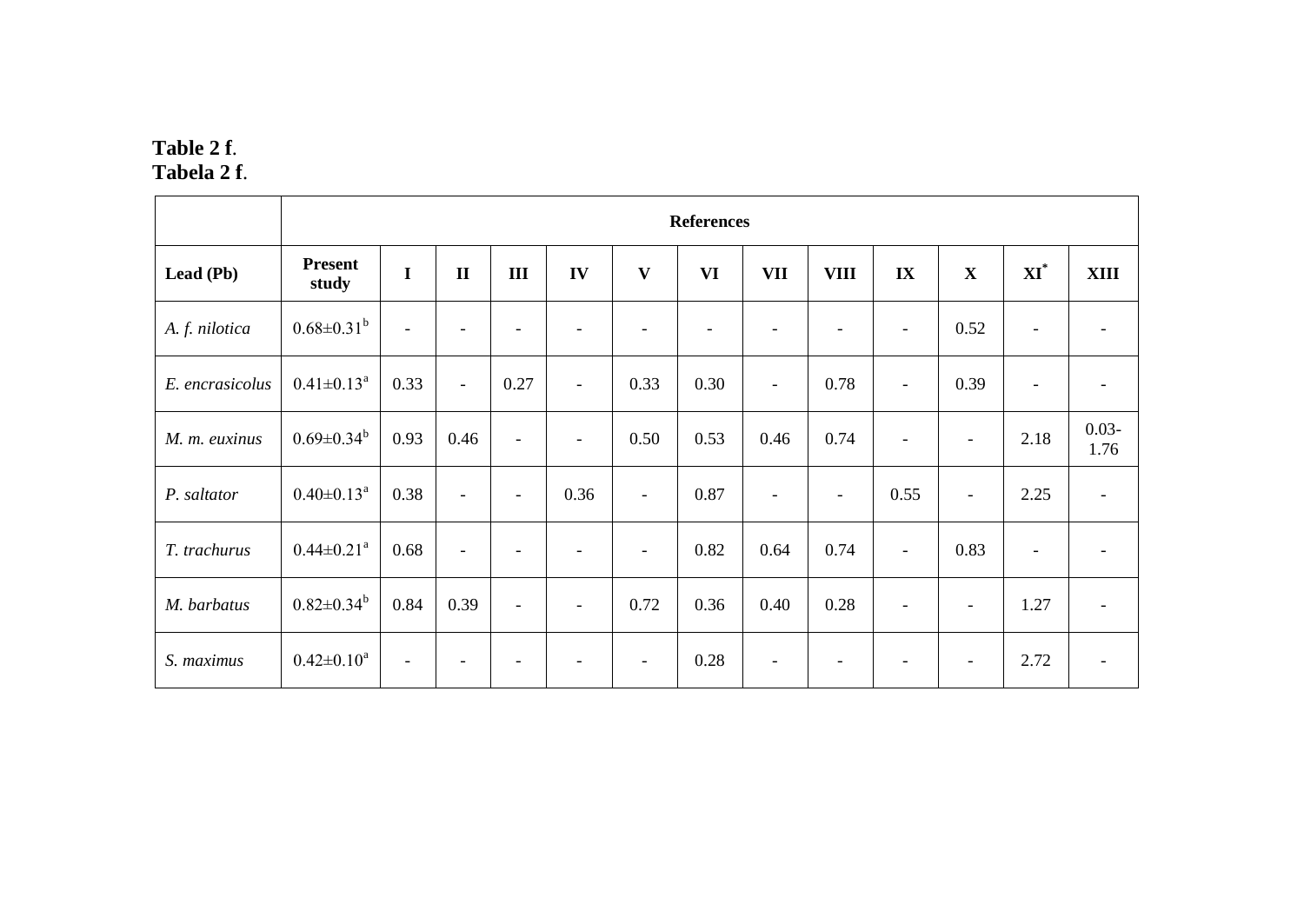\* based on wet weight

| I                 | : Uluözlü et al., 2007 [37] |
|-------------------|-----------------------------|
| $_{\rm II}$       | : Tepe et al., 2008 [27]    |
| Ш                 | : Türkmen et al., 2008 [30] |
| IV                | : Türkmen et al., 2009 [31] |
| V                 | : Turan et al., 2009 [35]   |
| VI                | : Tüzen, 2009 [33]          |
| VII               | : Durali et al., 2010 [10]  |
| <b>VIII</b>       | : Bat et al., 1996 [5]      |
| IX                | : Bat and Öztürk, 1997 [4]  |
| $X_{\mathcal{E}}$ | : Tüzen, 2003 [32]          |
| XI                | : Bat et al., 2006 [3]      |
| XII               | : Nisbet et al., 2010 [21]  |
| XIII              | : Unsal et al., 1992 [36]   |
| <b>XIV</b>        | : Türk et al., 2007 [29]    |
| XV                | : Daş et al., 2009 [8]      |

Among all the metals monitored, Fe was the highest and Cd was the lowest in all of the fish species. The maximum values of Fe, Cu and Zn were recorded in *E. encrasicolus*, while the maximum values of Cr,

Cd and Pb were recorded in *S. maximus*, *T. trachurus* and *M. barbatus*, respectively. The minimum values of Cr and Fe were recorded in *M. barbatus*, Cu and Cd in *S. maximus*, Zn and Pb in *M.m. euxinus* and *P. saltator*, respectively.

The results of One-Way ANOVA and Duncan's post hoc analysis were also shown on Table 2 a–f. It was found that, metal levels in the muscle tissue of fish was considered to be significant between fish species  $(P<0.05)$ . The most distinct pattern was observed for Zn; zinc content of the fish was similar in all fish species except for *E. encrasicolus*. While the other monitored metals did not show a marked pattern.

### **4. Discussion of results**

Heavy metals are natural trace elements found in the aquatic environment, but domestic, industrial, mining and agricultural activities lead to increase their levels [6]. Discharge of industrial waters polluted with heavy metals into aquatic environment may change aquatic species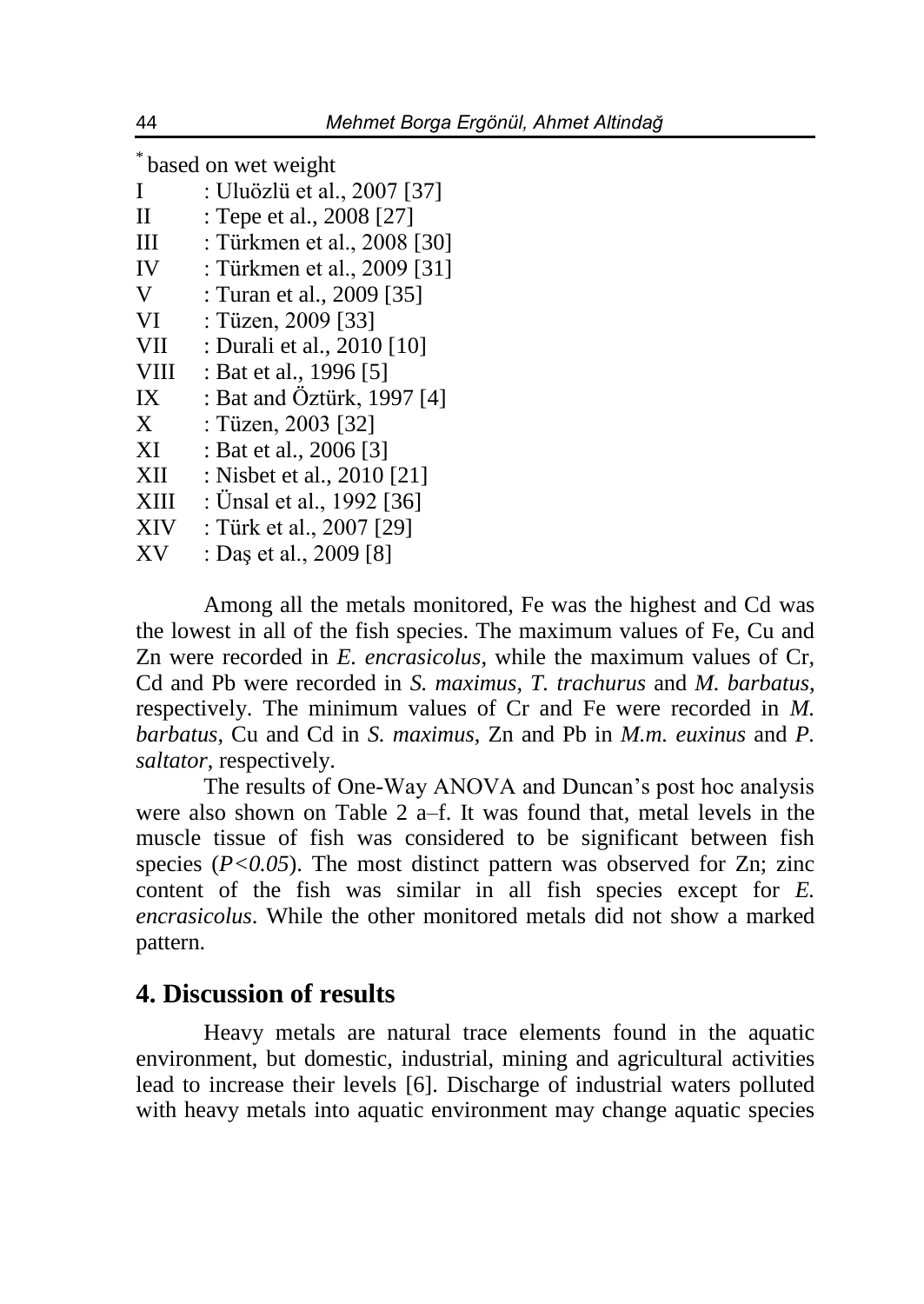diversity and ecosystem due to their toxicity and accumulation. In addition, although some heavy metals such as iron, zinc, copper are considered to be essential since they have a role in many enzyme systems, heavy metals such as lead and cadmium are not believed to be essential for health even in trace amounts [7]. Chronic low level intake of heavy metals via food chain has adverse effects on human beings and other animals because there is no effective mechanism for their elimination from the body [15]. Thus, accurate information on heavy metal concentrations in aquatic ecosystems is needed, especially for the sea food consumed by humans. Since the Black Sea is the main source of marine fisheries is in Turkey and in countries located in the Black Sea basin [34], monitoring the heavy metal levels in marine organisms is an extremely important issue for human health.

The heavy metal levels in various fish species from the Black Sea have been investigated by several researchers [2,6,21,30]. The results for heavy metal levels reported by several researchers and our results are summarized in Tables 2 a–f. Only a few studies monitored the Cr levels in fish from the Black Sea and there were no available data for Cr levels in *A. f. nilotica* in Black Sea. Highest Cr levels were obtained from *S. maximus* and lowest from *A. f. nilotica*. Chromium levels showed a significant difference between fish species  $(P<0.05)$  and its range in fish muscle tissue was reported as  $0.074-1.98$   $\mu$ g/g (Table 2a). It is stated that there is no significant biomagnification of chromium in aquatic food webs [1].

Iron levels in fish showed the highest level of variation both in our and other studies listed in Table 2b and Fe levels were highest in *E. encrasicolus* and lowest in *M. barbatus*. Iron levels in fish showed significant differences between fish species (*P<0.05*) its range was reported between 4.18 and 163.0 µg/g (Table 2b). Copper levels in fish were similar to those listed (Table 2c), except for Bat et al. [3] in which heavy metal levels were given as wet weight. Copper levels based on dry weight were reported as 0.12–3.72 µg/g (Table 2c). In our study Cu levels were highest in *E. encrasicolus* and lowest in *S. maximus*. Zinc levels also showed a high degree of variation among the literature listed in Table 2d and ranged between 1.42 and 163.2 µg/g (dry weight) in the literature. In our study Zn levels were highest in *E. encrasicolus* and lowest in *A. f. nilotica*. Zinc levels in fish were similar in all fish species except for *E. encrasicolus* (*P<0.05*) (Table 2d).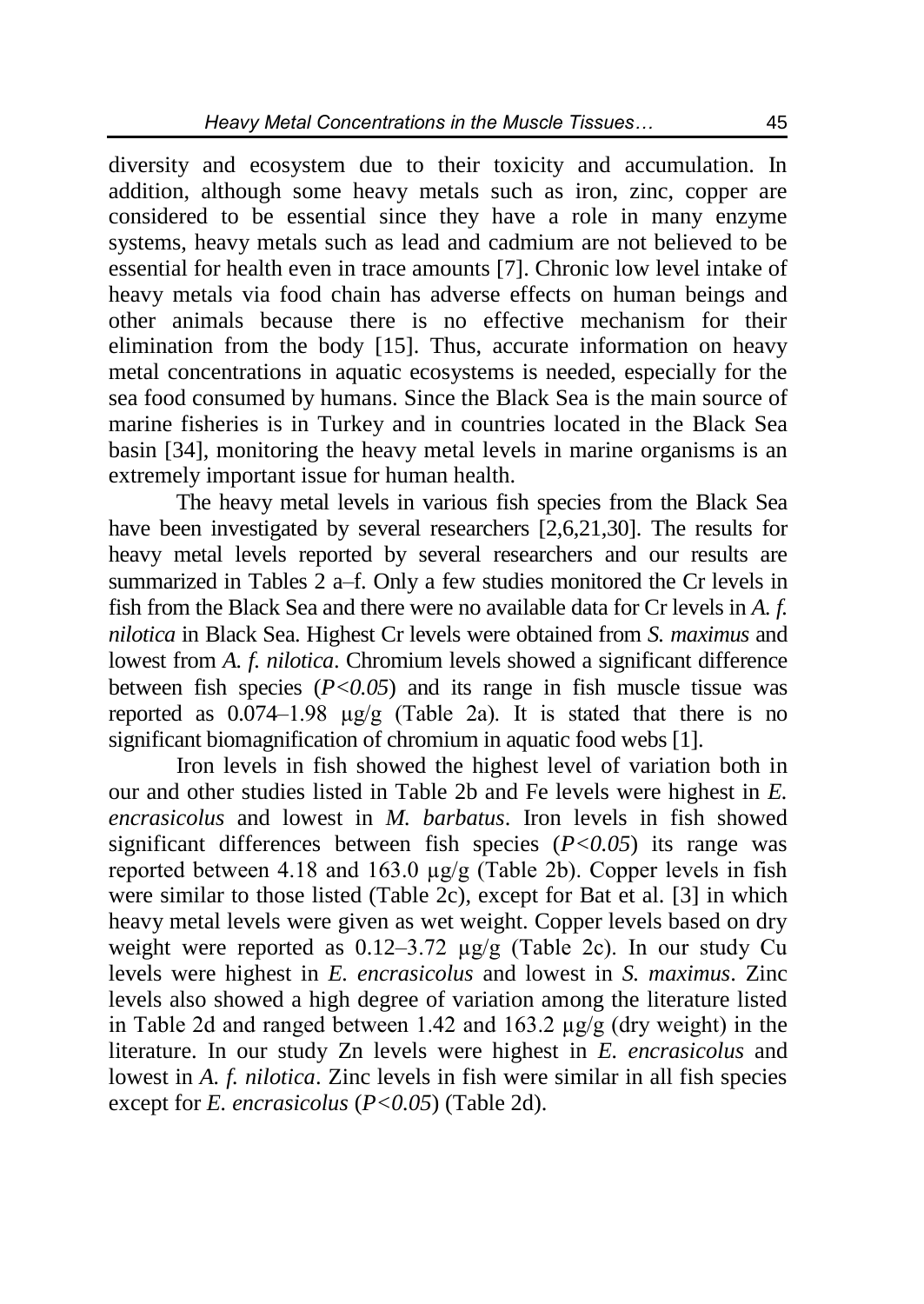Cadmium levels were reported as  $>0.10$  in most of the studies listed in Table 2e and Cd levels (dry weight) varied among the literature with a range of 0.02–0.65  $\mu$ g/g. However, in our study highest Cd levels were recorded from *A.f. nilotica* (0.071 µg/g) and lowest from *S. maximus* (0.021  $\mu$ g/g). Since *A. f. nilotica* is the only fish species in this study that enters freshwaters for reproduction and shad fry live 1–2 years in freshwaters, it is reasonable to conclude that the main source of Cd pollution in Sinop coasts of Black Sea is the rivers that run in to Black Sea. Kilgour [18] stated that bottom-dwelling animals may accumulate Cd. However, in our study Cd levels were not highest in benthic fish species such as *M. barbatus* and *S. maximus*, but in pelagic species such as *A.f. nilotica* and *P. saltator*. Thus it seems that Cd uptake from water is a more important route than uptake from sediment for non-benthic fish. However, it is also possible that *A. f. nilotica* has a higher potential to bioaccumulate Cd.

Lead levels in this study were similar to those listed in Table 2f except for Bat et al. [3] in which heavy metal levels were given as wet weight. The range for Pb levels from fish was reported as 0.03–1.76 µg/g (Table 2f). In our study lead levels were highest in *M. barbatus* and lowest in *P. saltator*. It is stated that Pb levels tend to decrease with increasing trophic levels [11], which was also confirmed in this study; lowest Pb levels was found in *P. saltator* which has a higher position in food chain. It was found that levels of Fe, Cu and Zn were higher than Cd and Pb in each fish species studied. A similar finding was also reported by Wong et al. (2001) [38]. This may simply result from the fact that Fe, Cu and Zn are essential metals while metals such as Cd and Pb are non-essential.

As shown in Tables 2a–f there were discrepancies among the heavy metal levels reported by different authors, even in the same fish species. It has been showed that the accumulation of heavy metals in a tissue is mainly dependent on concentrations of metal and exposure time, and the other environmental factors such as salinity, pH, hardness and temperature [7,21]. Furthermore, it is also known that the metal accumulation in fish can be species specific [16]. The observed differences between the metal concentrations in fish species may be related to their feeding habits and/or the bioconcentration capacity of each species [14]. It is stated that higher concentrations of the metals are found in bottom feeders as compared to plankton feeders and/or pelagic carnivores [19]. This statement was valid only for Cr levels in *S.*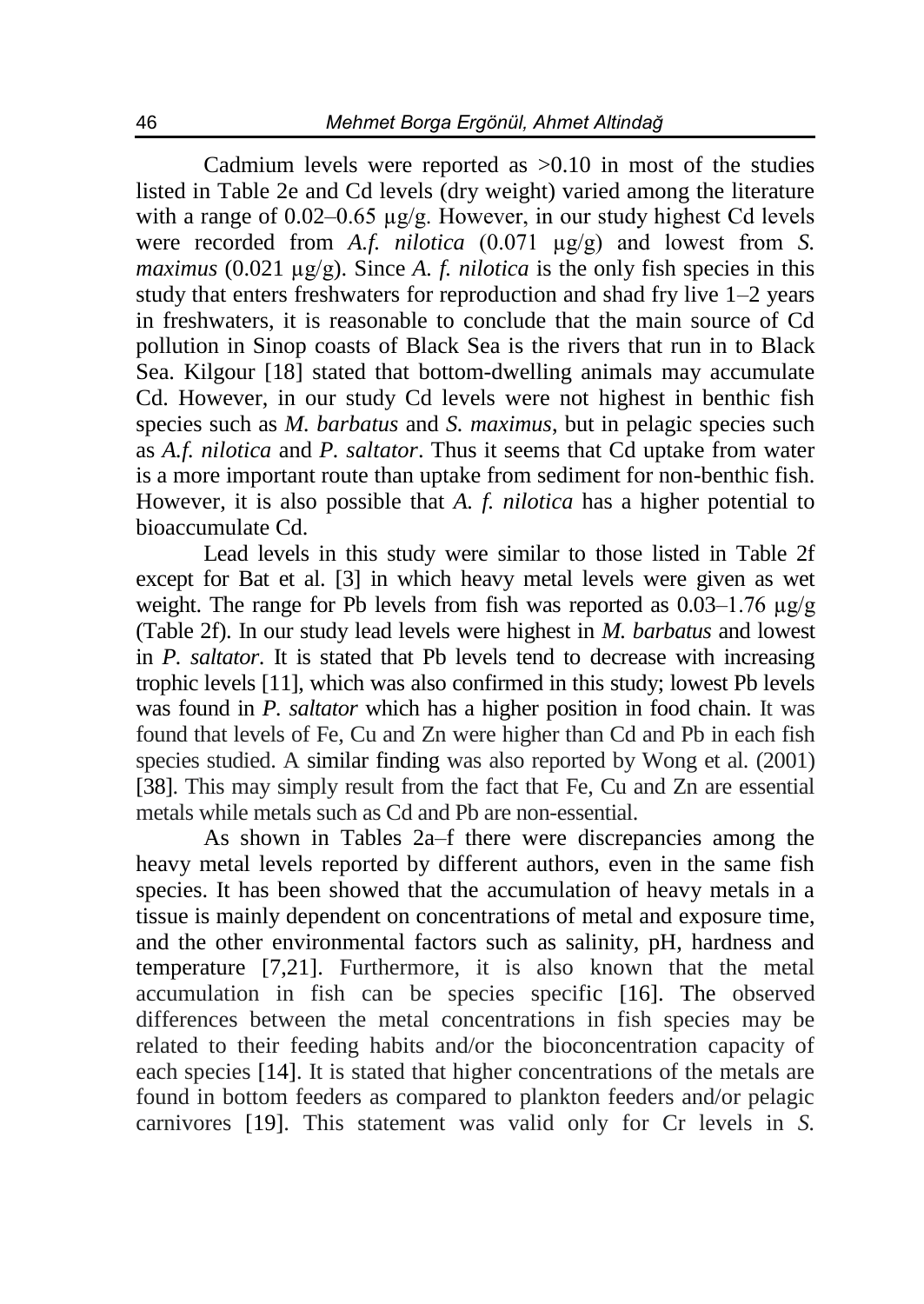*maximus* and Pb levels in *M. barbatus*. However, for the other metals, it was found that metal concentrations were lower in pelagic fish species (*A. f. nilotica*, *E. encrasicolus*, *P. saltator* and *T. trachurus*) when compared to benthic (such as *M. barbatus* and *S. maximus*) and/or bentho-pelagic fish species (such as *M. m. euxinus*). Furthermore, the discrepancies between the studies even for same heavy metal in same fish species seems to be a site spesific issue.

#### **5. Conclusions**

The results presented above clearly demonstrate that the Sinop coasts of Black Sea seems to be polluted with Pb and to a lesser extent with Cd. Although, it is known that Pb does not bioaccumulate [11] and the bioavailability of Pb in marine environment is low [17], constant exposure to Pb may cause serious threats to human health via seafood consumption. It was found that *P.maxima* is the most risky fish species for Cr levels, *E. encrasicolus* for Fe, Cu and Zn levels, *A. f. nilotica* for Cd and *M. barbatus* for Pb levels for human consumption. Although, Fe, Cu, Zn and to a lesser extent Cr are essential metals, they can be toxic at chronic exposure to low levels. Furthermore metals like Cd and Pb are non-essential and very toxic even at very low levels [20,22].

Mining and agricultural activities on land may be an important source in the delivery of some metal pollutants in the coastal regions of the Black Sea. However, research on the heavy metal pollution in marine biota of the Black Sea is very limited. Moreover, corresponding data on the pollution state of the Black Sea of Turkey are rare [2] which constitute need for further studies. Since the fish species chosen for this study are of economical importance for all Black Sea, the pollution in Turkish coasts of Black Sea is not a specific problem for Turkey; indeed it is a common concern for all the countries located in the Black Sea basin. Thus preventive measures against pollution should be taken which needs a collaborative approach. Due to the risk of entrance of contaminants such as heavy metals even at low levels to the food chain via marine organisms, it is important to monitor the levels of heavy metals in aquatic environments.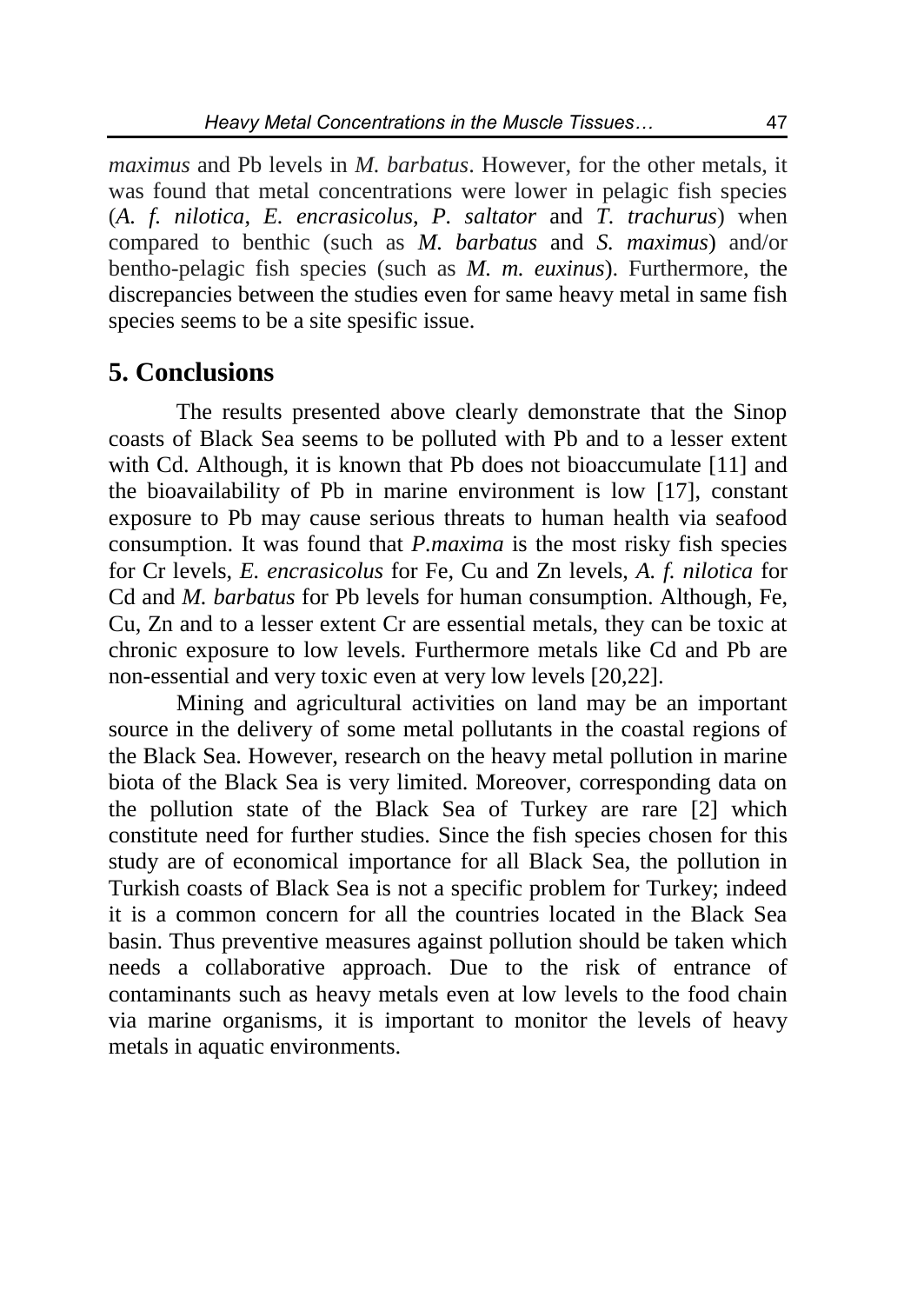### **References**

- 1. **ATSDR.:** *Toxicological Profile for Chromium*. U.S. Dept. Health and Human Services, Agency for Toxic Substances and Disease Registry. TP-92/08, 1993.
- 2. **Bat L., Gökkurt O., Sezgin M., Üstün F., Şahin F**.: *Evaluation of the Black Sea Land Based Sources of Pollution the Coastal Region of Turkey*. The Open Marine Biology Journal. 3, 112–124 (2009).
- 3. **Bat L., Gündoğdu A., Yardım Ö., Zoral T., Çulha S.:** *Heavy metal amounts in zooplankton and some commercial teleost fish from inner harbour of Sinop, Black Sea*. Su Ürün. Müh. Derg. 25, 22–27 (2006).
- 4. **Bat L., Öztürk M.:** *Heavy metal concentrations in some fish and crab from the Black Sea of Turkey*. II. Spil. Fen Bil. Derg. Ser. (Biyol) 1, 148–155 (1997).
- 5. **Bat L., Öztürk M., Öztürk M.:** *Heavy metal amounts in some commercial teleost fish from the Black Sea*. OMÜ. Fac. Science-Arts. J. Sci. 7, 117–35 (1996).
- 6. **Boran M., Altnok I.:** *A review of heavy metals in water, sediment and living organisms in the Black Sea*. Tr. J. Fish. Aquat. Sci. 10, 565–572 (2010).
- 7. **Canlı M., Atlı G.:** *The relationship between heavy metal (Cd, Cr, Cu, Fe, Pb, Zn) levels and the size of six Mediterranean fish species*. Environ. Pollut. 121, 129–136 (2003).
- 8. **Daş Y.K., Aksoy A., Başkaya R., Duyar H.A., Güvenç D., Boz V.:** *Heavy Metal Levels of Some Marine Organisms Collected in Samsun and Sinop Coasts of Black Sea, in Turkey*. J. Anim. Vet. Adv. 8, 496–499 (2009).
- 9. **Domagała J., Czerniawski R., Pilecka-Rapacz M., Kesminas V.:** *Do Beaver Dams on Small Streams Influence the Effects of Trout (Salmo trutta trutta) Stocking?* Rocznik Ochrona Środowiska (Annual Set The Environment Protection), 15, (96–106) 2013.
- 10. **Durali M., Demirci Z., Tüzen M., Soylak M.:** *Seasonal investigation of trace metal element contents in commercially valuable fish species from the Black Sea, Turkey*. Food Chem. Toxicol. 48, 865–870 (2010).
- 11. **Eisler R.:** *Lead hazards to fish, wildlife, and invertebrates: a synoptic review.* U.S. Fish Wildlife Service Biological Report, NewYork, USA, 1988.
- 12. **Fabry V., Fröhlich K., Osvath I.:** *Environmental pollution of the Black Sea: A search for answer*. IAEA Bull. 2, 20–24 (1993).
- 13. **FAO.:** *The State of World Fisheries and Aquaculture 2012*. FAO, Rome Italy, 2012.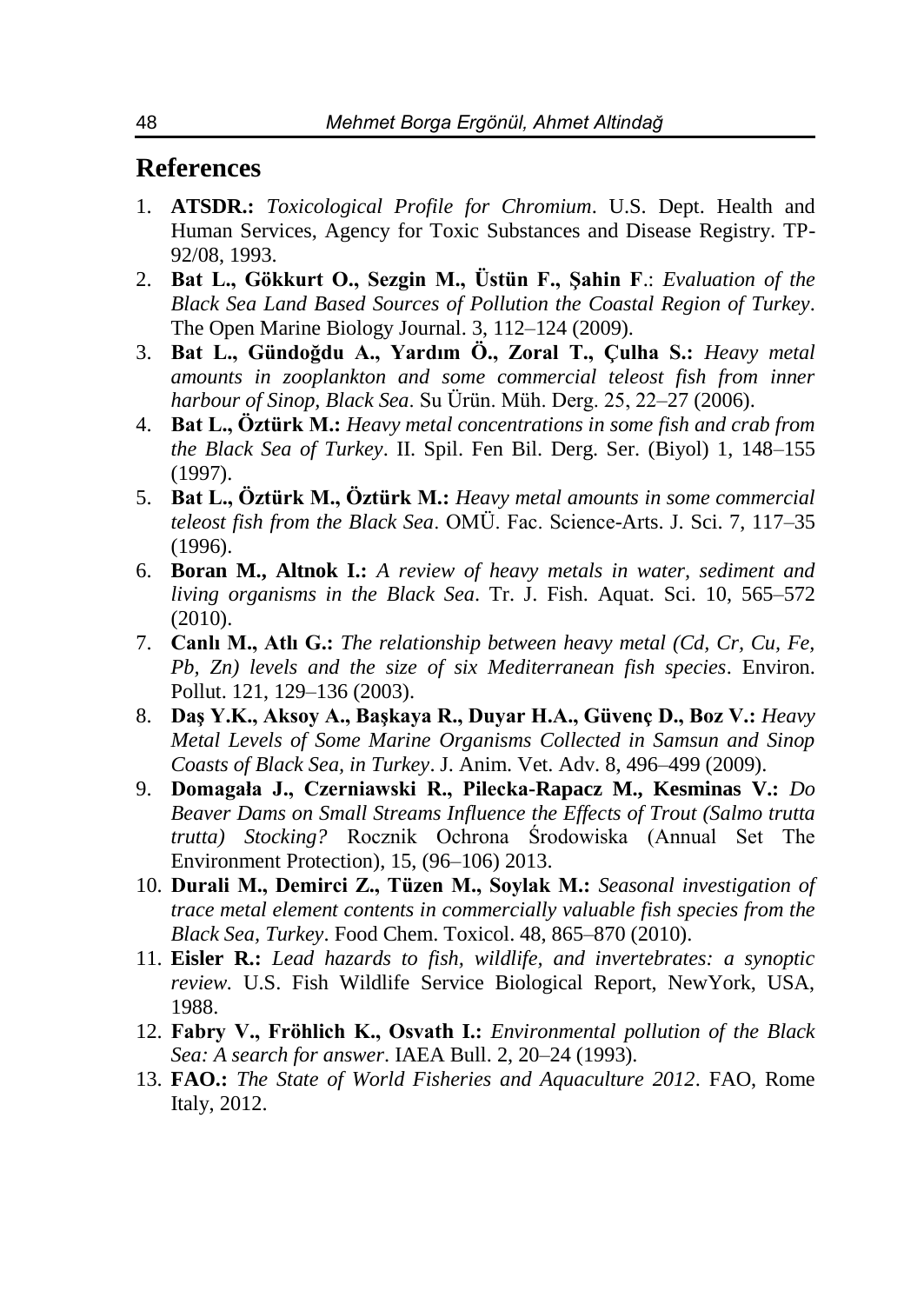- 14. **Farkas A., Salanki J., Varanka I.:** *Heavy metal concentrations in fish of Lake Balaton*. Lakes. Reservoirs. Res. Manag. 5, 271–279 (2000).
- 15. **Islam E., Yang X., He Z., Mahmood Q.:** *Assessing potential dietary toxicity of heavy metals in selected vegetables and food crops*. . Zhejiang. Univ. Sci. B 8, 1–13 (2007).
- 16. **Javed M.:** *Tissue-specific bio-accumulation of metals in fish during chronic waterborne and dietary exposures*. Pak. Vet. J. 32, 567–570 (2012).
- 17. **Kamaruzzaman B.Y., Rina Z., John B.A., Jalal K.C.A.:** *Heavy metal accumulation in commercially important fishes of south west Malaysian coast*. Res. J. Environ. Sci. 5, 595–602 (2011).
- 18. **Kilgour B.W.:** *Cadmium uptake from cadmium-spiked sediments by four freshwater intervertabrates*. Bull. Environ. Contam. Toxicol. 47, 70–75 (1991).
- 19. **Krishnamurti A.J., Nair V.R.:** *Concentration of metals in fishes from Thane and Bassein creeks of Bombay, India*. Indian. J. Mar. Sci. 28, 39–44 (1999).
- 20. **Mudgal V., Madaan N., Mudgal A., Singh R.B., Mishra S.:** *Effect of Toxic Metals on Human Health*. Open Nutraceuticals J. 3, 94–99 (2010).
- 21. **Nisbet C., Terzi G., Pilger O., Saraç N.:** *Determination of heavy metal levels in fish samples collected from the Middle Black Sea*. Kafkas Univ. Vet. Fak. Derg. 16, 119–125 (2010).
- 22. **Pawlowski L.:** *How metals affect sustainable development*. Rocznik Ochrona Srodowiska (Annual Set The Environment Protection) 13, 51–64 (2011).
- 23. **Polikarpov G.G., Zaitsev Y.P., Zats V.I., Radchenko LA.:** *Pollution of the Black Sea (levels and sources)*. In: Proceedings of the Black Sea Symposium, Ecological Problems and Economical Prospects, 16–18 September, Acar Matbaacılık, İstanbul, 15–38 (1994).
- 24. **Rad F.:** *Country Report-Turkey*. In: Proceedings of seminar on Seafood Market Studies for the Introduction of New Aquaculture Products, jointly organized by CIHEAM, The FAO and the EU Concerted Action MASMANAP, Zaragoza/Spain, 2002.
- 25. **Readman J.W., Fillman G., Tolosa I., Bartocci J., Villeneuve J.P., Catinni C., Mee LD.:** *Petroleum and PAH contamination of The Black Sea*. Mar. Pollut. Bull. 44, 48–62 (2002).
- 26. **Sługocki Ł., Czerniawski R., Domagała J., Krepski T., Pilecka-Rapacz M.:** *Zooplankton trzech przymiejskich jezior na tle wybranych warunków abiotycznych.* Rocznik Ochrona Środowiska (Annual Set The Environment Protection), 14, (146–160) 2012.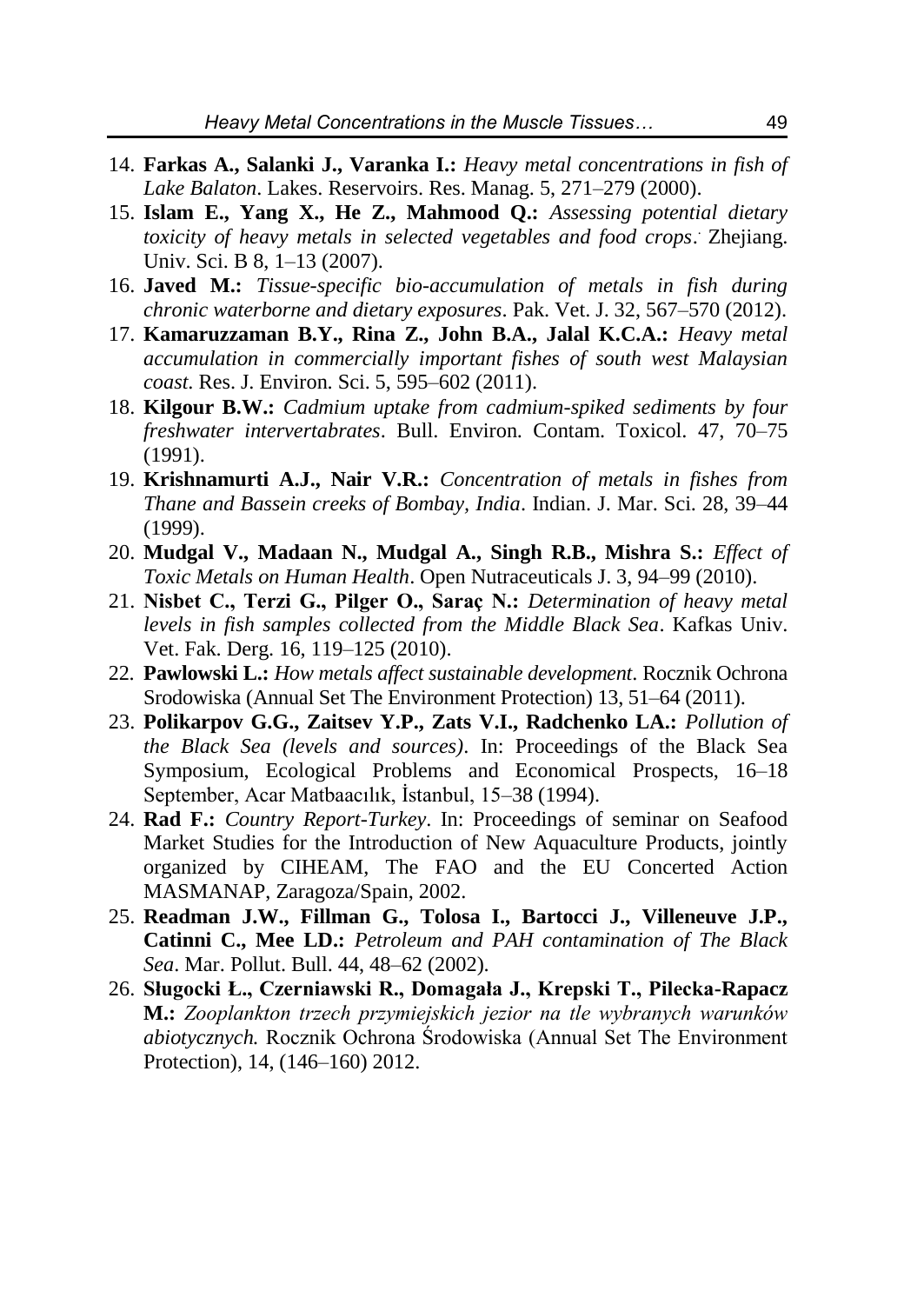- 27. **Tepe Y., Türkmen M., Türkmen A.:** *Assessment of heavy metals in two commercial fish species of four Turkish seas*. Environ. Monit. Assess. 146, 277–284 (2008).
- 28. **Topping G., Mee L.D.:** *Land-based sources of contaminants to the Black Sea*. In: Mee LD, Topping G, editors. Black Sea Pollution Assessment. Black Sea Environmental Series United Nation Publications, New York. 10, 33–54 (1998).
- 29. **Türk C.S., Bat L., Çulha M., Efendioğlu A., Andaç M., Batı B.:** *Heavy metals levels in some fishes and molluscs from Sinop Peninsula of the Southern Black Sea, Turkey*. Rapp. Comm. Int. Mer. Medit. 38, 323, 2007.
- 30. **Türkmen A., Tepe Y, Türkmen M.:** *Metal levels in tissues of the European anchovy, Engraulis encrasicolus L, 1758, and picarel, Spicara smaris L, 1758, from Black, Marmara and Aegean Seas*. Bull. Environ. Contam. Toxicol. 80, 521–525 (2008).
- 31. **Türkmen A, Tepe Y., Türkmen M., Mutlu E.:** *Heavy Metal Contaminants in Tissues of the Garfish, Belone belone L., 1761, and the Bluefish, Pomatomus saltatrix L., 1766, from Turkey Waters*. Bull. Environ. Contam. Toxicol. 82, 70–74 (2009).
- 32. **Tüzen M.:** *Determination of heavy metals in fish samples of the middle Black Sea (Turkey) by graphite furnace atomic absorption spectrometry*. Food. Chem. 80, 119–123 (2003).
- 33. **Tüzen M.:** *Toxic and essential trace elemental content in fish species from the Black Sea, Turkey*. Food. Chem. Toxicol. 47, 1785–1790 (2009).
- 34. **TUIK.:** *Fishery Statistics*. Turkish Statistical Institute. Publication Number 3876, 2011.
- 35. **Turan C., Dural M., Öksüz A., Öztürk B.:** *Levels of heavy metals in some commercial fish species captured from the Black Sea and Mediterranean coast of Turkey*. Bull. Environ. Contam. Toxicol. 82, 601–604 (2009).
- 36. **Ünsal M., Doğan M., Ataç Ü.:** *Determination of heavy metals in the marine organisms of economical importance in the central and eastern Black Sea*. Tarım ve Köyişleri Bakanlığı Trabzon Su Ürünleri Araştırma Enstitüsü. Project No: DEBAG-18/G, 1992.
- 37. **Uluözlü O.D., Tüzen M., Mendil D., Soylak M.:** *Trace metal content in nine species of fish from the Black and Aegean Seas, Turkey*. Food. Chem. 104, 835–840 (2007).
- 38. **Wong C.K., Wong P.P.K., Chu L.M.:** *Heavy metal concentrations in marinefishes collected from fish culture sites in Hong Kong*. Arch. Environ. Contam. Toxicol. 40, 60–69 (2001).